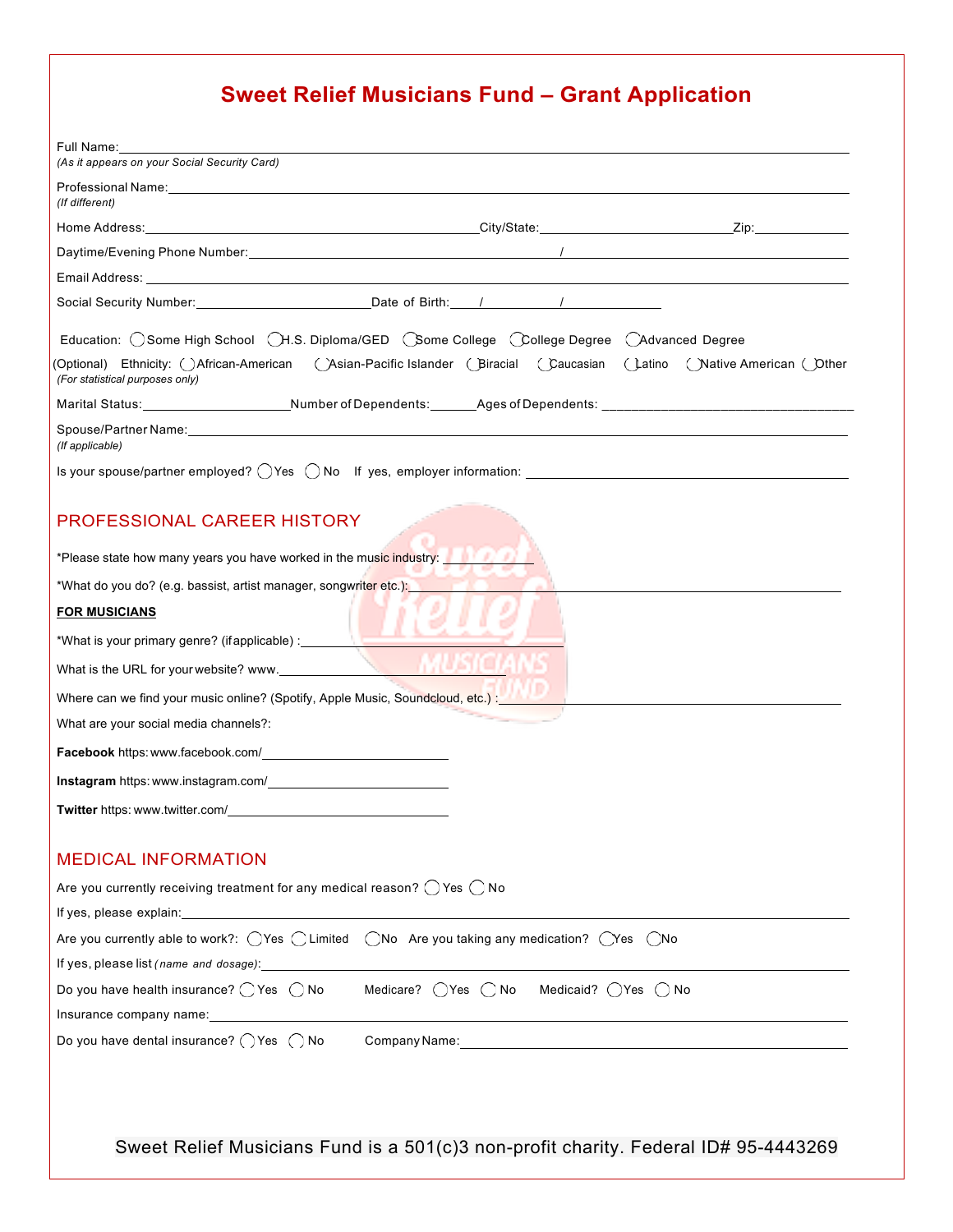|                                                                                                                                            | (If applying for housing assistance, a copy of current lease or mortgage coupon is required.) |                                 |               |
|--------------------------------------------------------------------------------------------------------------------------------------------|-----------------------------------------------------------------------------------------------|---------------------------------|---------------|
|                                                                                                                                            |                                                                                               |                                 |               |
|                                                                                                                                            |                                                                                               |                                 |               |
|                                                                                                                                            |                                                                                               |                                 |               |
|                                                                                                                                            |                                                                                               |                                 |               |
| Have you been and/or are you currently receiving any other financial assistance from another organization(s)? $\bigcirc$ Yes $\bigcirc$ No |                                                                                               |                                 |               |
|                                                                                                                                            |                                                                                               |                                 |               |
|                                                                                                                                            |                                                                                               |                                 |               |
| <b>MONTHLY BUDGET FORM</b>                                                                                                                 |                                                                                               |                                 |               |
|                                                                                                                                            | <b>Expenses:</b>                                                                              |                                 |               |
| Income:                                                                                                                                    | Rent/Mortgage                                                                                 |                                 | $\frac{1}{2}$ |
| Income from Work                                                                                                                           | $\frac{1}{2}$                                                                                 | Second Mortgage                 | $\frac{1}{2}$ |
| Residuals & Royalties                                                                                                                      | $\frac{1}{2}$                                                                                 | Home Insurance                  | $\frac{1}{2}$ |
| Unemployment Insurance                                                                                                                     | Maintenance<br>$\frac{1}{2}$                                                                  |                                 | $\frac{1}{2}$ |
| Social Security Income                                                                                                                     | $\frac{1}{2}$                                                                                 | Homeowner's Association Fee     | $\frac{1}{2}$ |
| Social Security Disability                                                                                                                 | Food<br>$\frac{1}{2}$                                                                         |                                 |               |
| SSI (Supplemental Sec.) General Relief                                                                                                     | \$                                                                                            |                                 |               |
| Food Stamps                                                                                                                                | <b>Utilites:</b><br>\$                                                                        |                                 |               |
| <b>Veterans Benefits</b>                                                                                                                   | Gas<br>\$                                                                                     |                                 | $\frac{1}{2}$ |
| Spouse/Partner's Income                                                                                                                    | Electric<br>\$                                                                                |                                 | $\frac{1}{2}$ |
| Alimony                                                                                                                                    | \$                                                                                            | Water/Sewer/Garbage             | $\frac{1}{2}$ |
| Child Support                                                                                                                              | Telephone<br>\$                                                                               |                                 | $\frac{1}{2}$ |
| Union Pension(s)                                                                                                                           | <b>Cell Phone</b><br>\$                                                                       |                                 |               |
| Fund/Interest                                                                                                                              | Cable/Internet                                                                                |                                 |               |
| Other Income:                                                                                                                              |                                                                                               |                                 |               |
| \$                                                                                                                                         |                                                                                               | Transportation:                 |               |
| \$                                                                                                                                         | <b>Car Payment</b>                                                                            |                                 | $\frac{1}{2}$ |
| \$                                                                                                                                         | <b>Car Insurance</b>                                                                          |                                 | $\frac{1}{2}$ |
| Relief Grant(s) (Specify)                                                                                                                  | Gasoline                                                                                      |                                 | $\mathbb S$   |
| \$                                                                                                                                         | <b>STATISTICS</b>                                                                             |                                 |               |
| \$                                                                                                                                         |                                                                                               | <b>Medical/Dental:</b>          |               |
| \$                                                                                                                                         |                                                                                               | <b>Health Insurance</b>         |               |
|                                                                                                                                            | <b>Medical Bills</b>                                                                          |                                 | ፍ             |
| <b>TOTAL INCOME:</b>                                                                                                                       | Prescriptions<br><b>Dental Bills</b>                                                          |                                 |               |
|                                                                                                                                            |                                                                                               |                                 |               |
| Assets:                                                                                                                                    |                                                                                               | <b>Miscellaneous Expenses:</b>  |               |
| <b>Checking Account</b>                                                                                                                    | Life Insurance                                                                                |                                 |               |
| Savings Account                                                                                                                            | \$<br><b>Union Dues</b>                                                                       |                                 |               |
| Other Accounts:                                                                                                                            | Loan(s)                                                                                       |                                 |               |
| \$                                                                                                                                         | Credit Card(s)                                                                                |                                 |               |
| \$                                                                                                                                         | \$                                                                                            |                                 |               |
|                                                                                                                                            | \$                                                                                            |                                 |               |
| Real Estate (If Applicable)                                                                                                                |                                                                                               | <b>Child Supporter Payments</b> |               |
| Date Purchased                                                                                                                             |                                                                                               | <b>Alimony Payments</b>         |               |
| <b>Present Value</b>                                                                                                                       |                                                                                               | Laundry/Cleaning                |               |
| Payment                                                                                                                                    | \$                                                                                            |                                 |               |
| Are payments delinquent?                                                                                                                   | $\bigcirc$ Yes $\bigcirc$ No<br>Other (list):                                                 |                                 |               |
| If yes, how much?                                                                                                                          | \$                                                                                            |                                 |               |
| In whose name is the property recorded?                                                                                                    | \$                                                                                            |                                 |               |
|                                                                                                                                            |                                                                                               |                                 |               |
|                                                                                                                                            |                                                                                               | <b>TOTAL EXPENSES:</b>          |               |
| <b>TOTAL ASSETS:</b>                                                                                                                       |                                                                                               |                                 |               |

Sweet Relief Musicians Fund is a 501(c)3 non-profit charity. Federal ID# 95-4443269